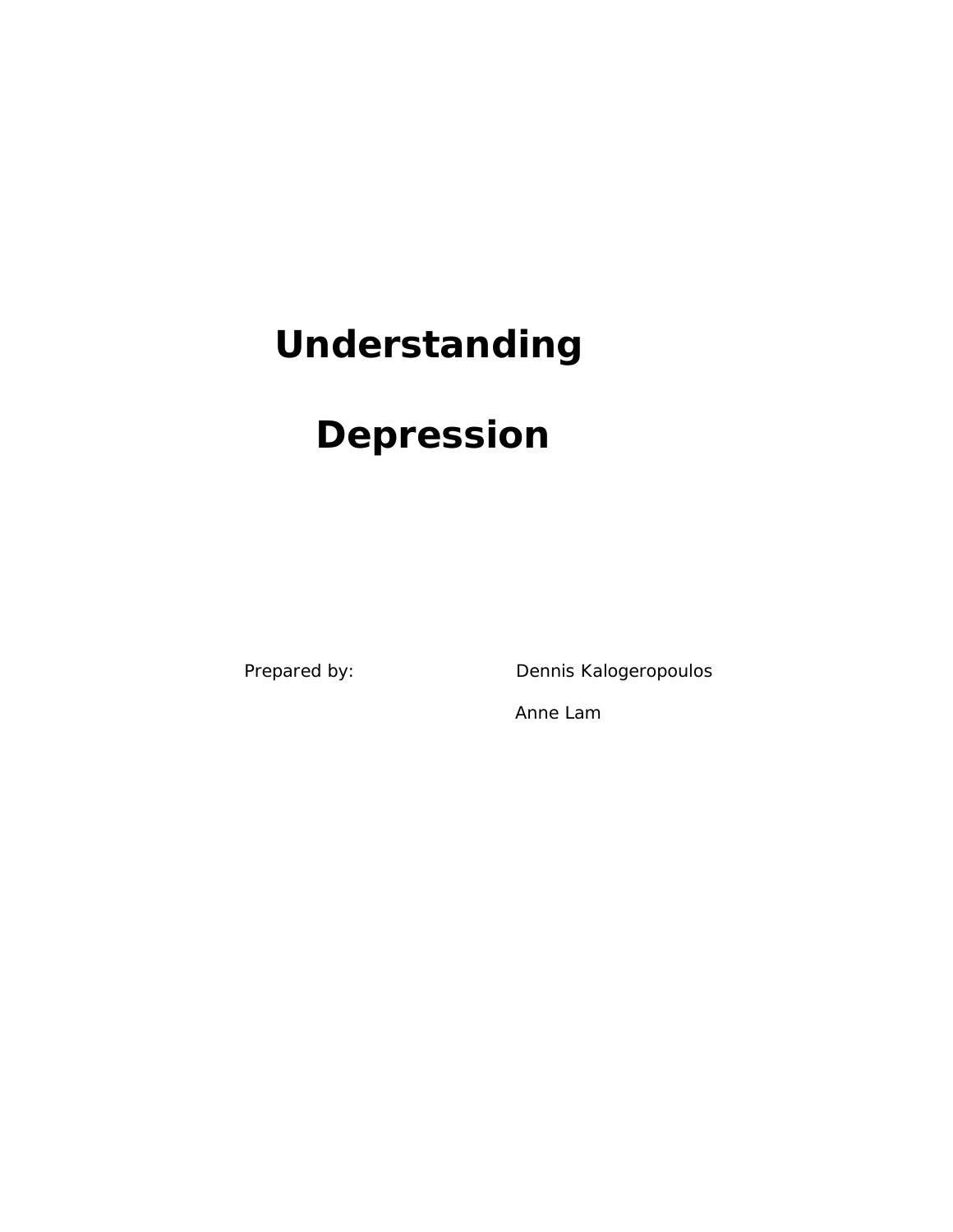## **Table of Contents**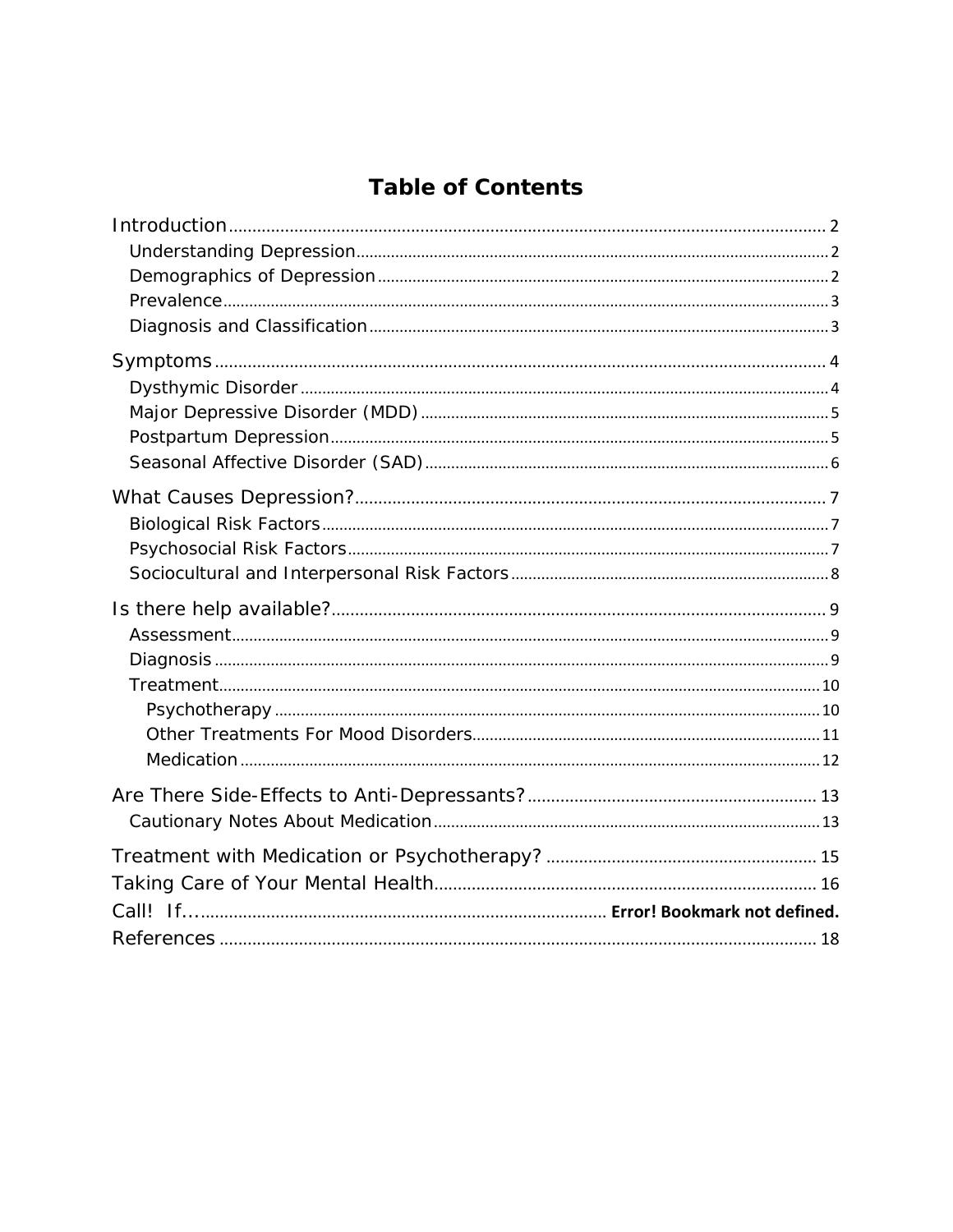#### **Introduction**

Depressed and/or negative moods are common in people of all ages, from all cultures and socioeconomic backgrounds. Everyone feels blue, unhappy, sad, frustrated and/or angry from time to time. These negative moods usually last for a short period of time, because mood is a temporary state of mind or feeling. If feelings of sadness, loss, frustration, or anger linger for weeks (or months) and start to interfere significantly with the ability to function in daily life, a clinical depression may have developed.

### **Understanding Depression**

While diverse in nature, mood disorders may be best conceptualized as occurring on a mania-depression continuum with melancholia at the opposite end of mania. For bipolar disorder (or manic-depressive disorder) refer to the next article on the website. Individuals suffering from depression usually perceive things from a more negative perspective, as their mood distorts their perceptions of themselves, their lives, and significant others. These individuals are plagued by feelings of hopelessness and helplessness and have difficulty envisioning possible solutions to life's problem.

Feelings of worthlessness, self-hate, self-blame and guilt are also often associated with depression. Depression could also manifest as anger and discouragement rather than feelings of sadness, e.g., activities that normally would make one satisfied and happy could now trigger sudden bursts of anger or a lack of pleasure. Depressed individuals thus lose interest in activities and the company of people that they once enjoyed, and become increasingly more inactive, withdrawn and isolated. These behaviors further reinforce their depressive mood and selfdeprecating views.

Depressed individuals can also experience disturbances in sleeping and eating patterns, high levels of fatigue, and changes in cognitive functioning, e.g., memory, concentration, awareness, etc. In severe cases, there might even be psychotic symptoms, such as hallucinations and delusions. A significant concern mental health professionals face with depressed patients is the risk of suicide. Some individuals come to feel that the only way to escape their suffering is through death. At this critical point suicide may be attempted. Yet in other cases, attempted suicide can represent a desperate cry for help. Clinical depression is thus a potential life-threatening condition and for this reason requires professional attention and intervention.

#### **Demographics of Depression**

Statistics (from various countries and cultures) reveal that women are more likely to suffer depression. A variety of explanations have been invoked to account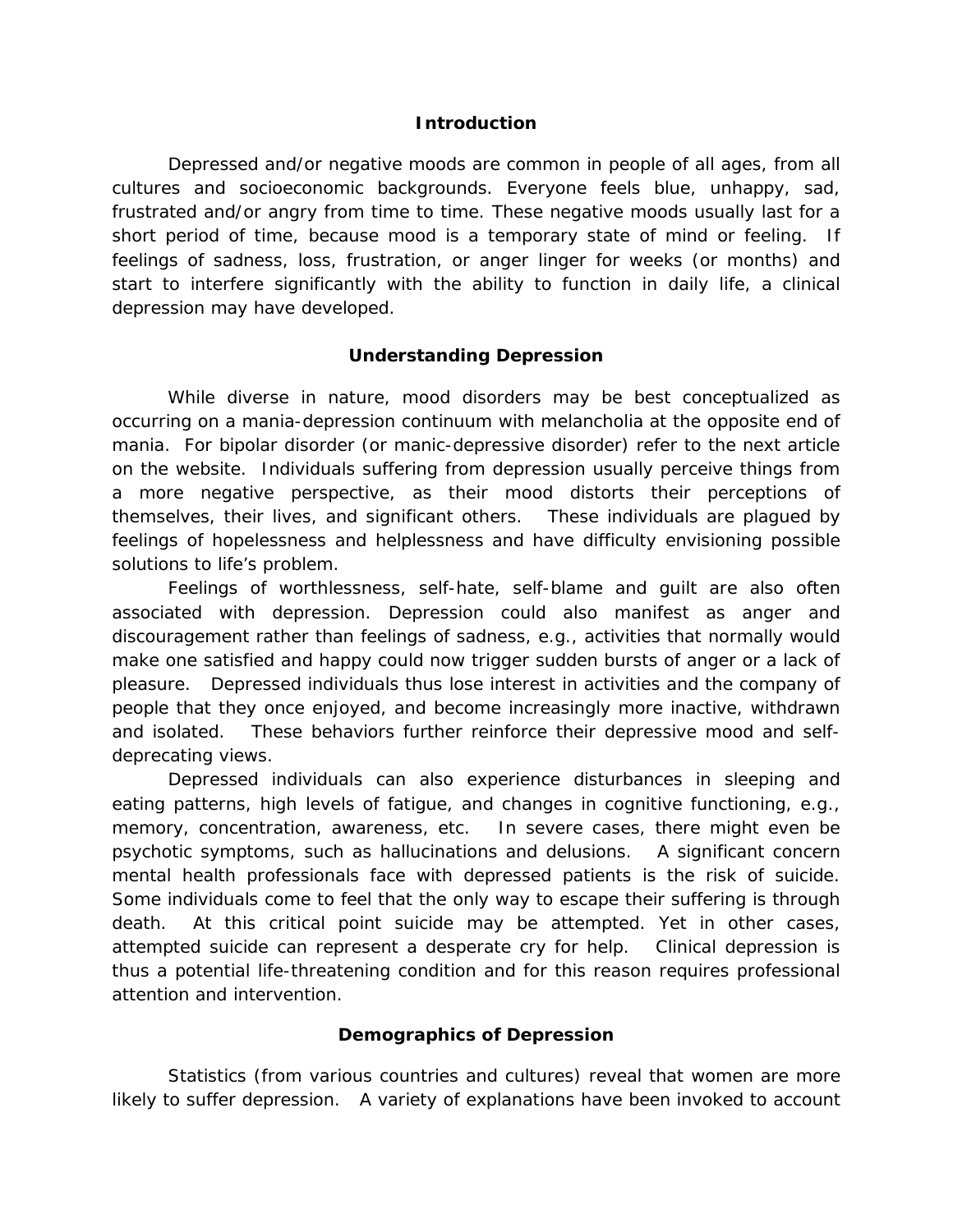for this gender difference. Perhaps women are more at risk for developing depression due to their strong nurturing roles in families and society and the importance they attached to significant and meaningful relationships. Women also tend to be in touch with their emotions and/or more likely to express negative feelings. Popular stereotypes and some empirical evidence suggest that men are, in general, more reticent to express deep affect, more likely to use distraction as a coping mechanism, and less likely to seek any type of help for emotional problems.

Depression is also common in the teenage years, although depressed children and teenagers manifest different symptoms than adults. It is important to monitor their behavior and consult a clinical practitioner, if there are drastic changes in school performance, emotional expressiveness, sleep, appetite and/or other behaviors.

#### **Prevalence**

According to statistics published by the Centers for Disease Control and Prevention (March 31, 2011), depression affects one out of ten Americans. Similarly, Canadian epidemiologic surveys (2006) reveal the lifetime prevalence of unipolar major depression to be about 12 percent. If you suffer from depression, you are not alone! Over one million Canadians currently suffer from this condition. Depression costs Canadians \$14.4 billion annually in health treatment, lost productivity, and premature death (Auditor General of Canada, 2001).

#### **Diagnosis and Classification**

Mental health disorders are diagnosed and classified according to internationally accepted criteria provided in the first edition of the Diagnostic and Statistical Manual of Mental Disorders published in 1952. These criteria have served as the guideline for all clinical practitioners worldwide ever since. The American Psychiatric Association has since published the *Diagnostic and Statistical Manual of Mental Disorders (4<sup>th</sup> ed.): Text Revision (DSM-IV-TR) in 2000.* The various types of mood disorders are classified in chapter six of DSM-IV-TR.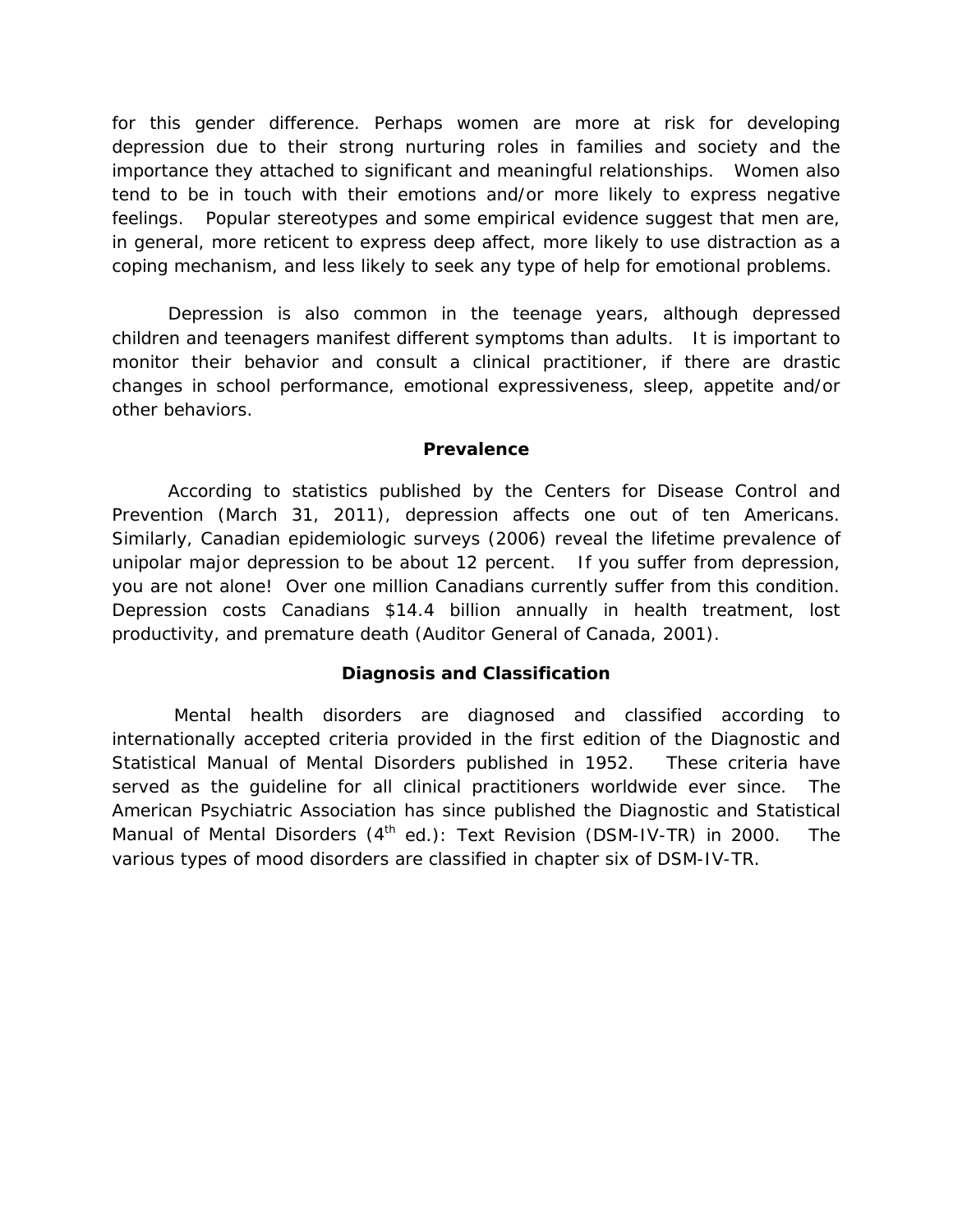*Listed below (for reference purposes only) are the main criteria of the different types of depression as classified in the DSM-IV-TR. For precise assessment, diagnosis and a possible treatment plan, please consult a clinical practitioner in your community.*

## **Symptoms**

## **Dysthymic Disorder**

Although dysthymic disorder is a milder form of depression, it is a chronic condition often lasting 20 years or more, if not treated. Brief periods of normal mood might occur, but they last only few days to a maximum of two months.

### Criteria for Dysthymic Disorder

- A. Depressed mood for most of the day (for more days than not) for at least two years (one year for children or adolescents).
- B. While depressed, individual reports two (or more) of the following:
	- i. Poor appetite or overeating.
	- ii. Insomnia or hypersomnia.
	- iii. Low energy or fatigue.
	- iv. Low self-esteem.
	- v. Poor concentration or difficulty making decisions.
	- vi. Feelings of hopelessness.

During the 2-year period of the disturbance, the person has never been symptom-free (refer to Criteria A or B) for 2 months at a time.

- C. No Major Depressive Disorder has been present during the first two years of the disturbance.
- D. There has never been a Manic Episode, a Mixed Episode, or a Hypomanic Episode, and criteria have never been met for Cyclothymic Disorder.
- E. The symptoms cause clinically significant distress or impairment in functioning.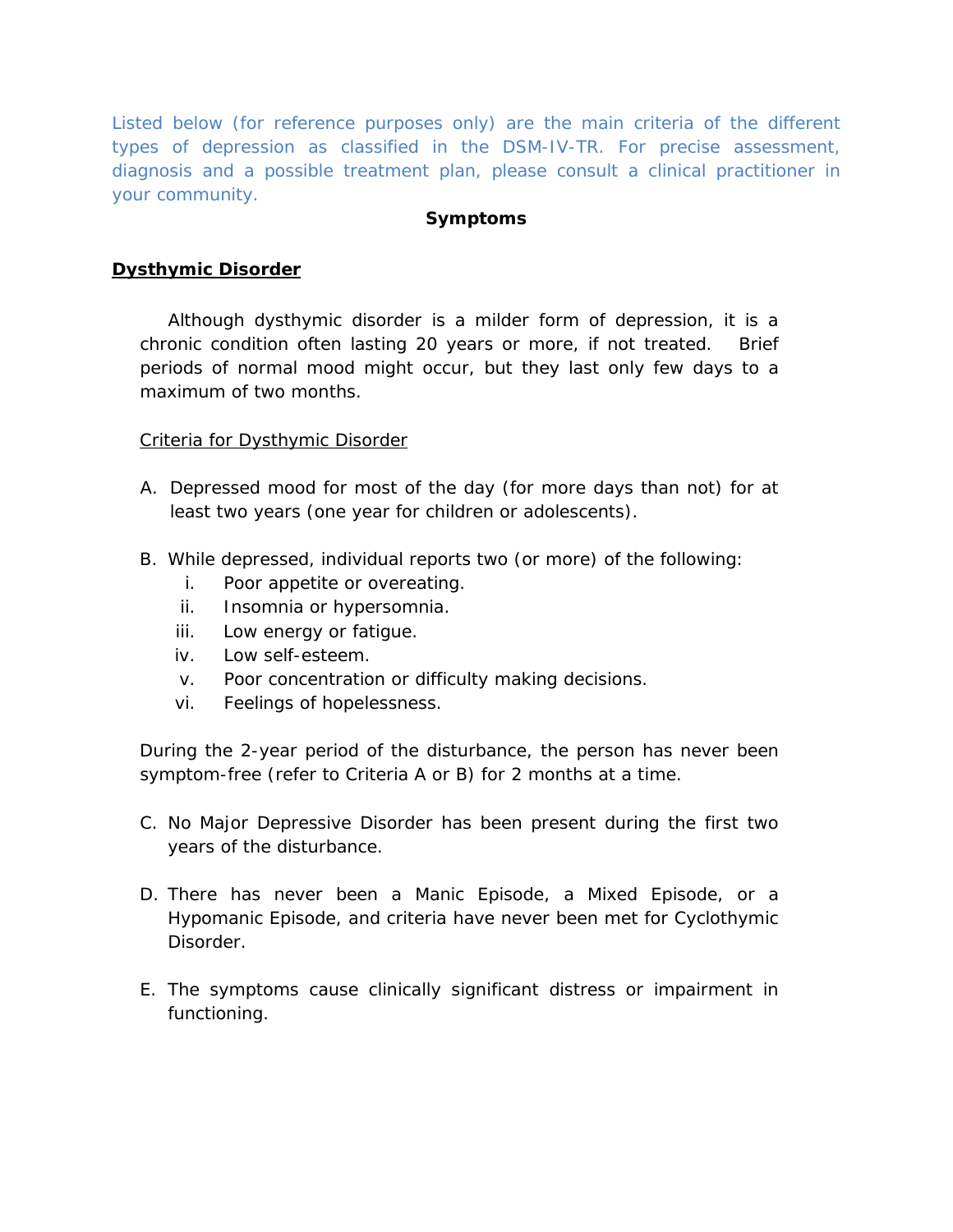### **Major Depressive Disorder (MDD)**

Major depression tends to continue for at least  $6 - 24$  months if left untreated, with cognitive (pervasive negative thoughts, feelings of worthless or guilt, etc.), behavioural (fatigue, inactivity, etc.) and physical (changes in sleep and eating patterns, etc.) symptoms. Minor depression is similar to major depression except it usually presents with *less* than five symptoms and could last for at least 2 weeks.

### Criteria for Major Depressive Disorder

- A. Must have five or more of the symptoms listed below for at least 2 weeks and represent a change from previous functioning, at least one of the symptoms is either 1) depressed mood, or 2) loss of interest or pleasure. These symptoms must be present every day, or nearly every day:
	- i. Depressed most of the day, nearly every day, as indicated by either subjective reports or observation made by others.
	- ii. Markedly diminished interest or pleasure in all, or almost all, activities.
	- iii. Significant weight loss (when not dieting) or weight gain.
	- iv. Insomnia or hypersomnia.
	- v. Psychomotor agitation or retardation.
	- vi. Fatigue or loss of energy.
	- vii. Feelings of worthlessness or excessive or inappropriate guilt.
	- viii. Diminished ability to think or concentrate, or indecisiveness.
	- ix. Recurrent thoughts of death or suicide, the recurrent suicidal ideation can be with or without a plan.
- B. The symptoms do not meet criteria for a Mixed Episode.
- C. The symptoms cause clinically significant distress or impairment.

## **Postpartum Depression**

Arrival of a newborn child is a joyful event in life, but some mothers or fathers might experience significant mood changes in this period, which can signal postpartum depression. This condition can be severe and has symptoms of major depressive disorder.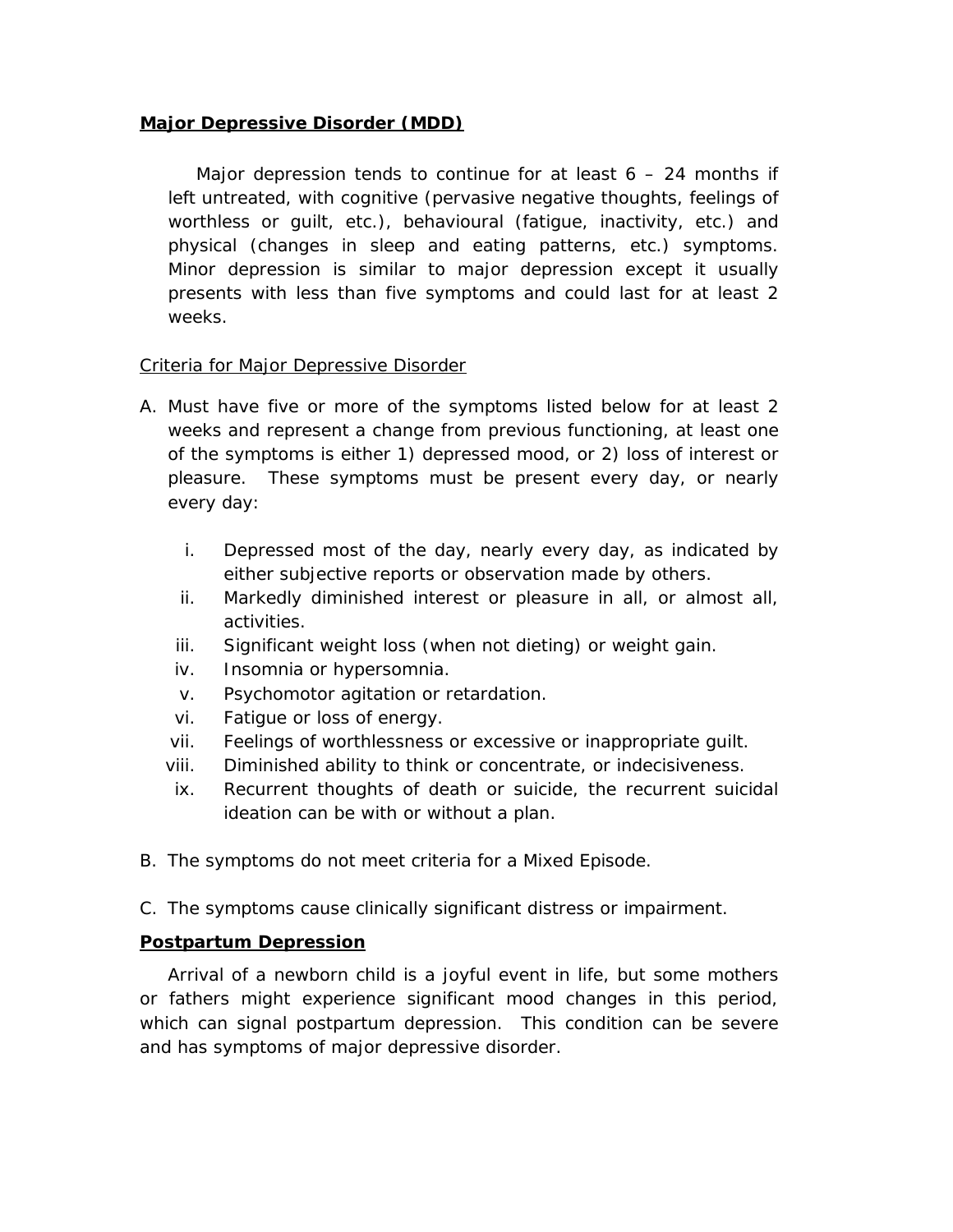## Criteria for Postpartum Depression

- A. Within 10 days of the birth of the child.
- B. The same criteria as major depression disorder.
- C. Emotional lability.
- D. Crying easily and irritability intermixed with happy feelings.

## **Seasonal Affective Disorder (SAD)**

Although it occurs mostly during the dark fall-winter season, and disappears during the warm spring-summer season, seasonal affective disorder impacts negatively the cognitive, behavioural and physical functioning of individuals. The recurrent depressive episodes meet the diagnostic criteria of recurrent major depressive disorder (with a seasonal pattern) under the classification of DSM-IV-TR.

### Criteria for Seasonal Affective Disorder

- A. At least two or more episodes in past two years that have occurred at the same time (usually fall or winter), marked by subsequent full remission (usually in spring).
- B. Cannot have other non-seasonal episodes in the same twoyear period.
- C. Most of the lifetime depressive episodes must have been of seasonal variety.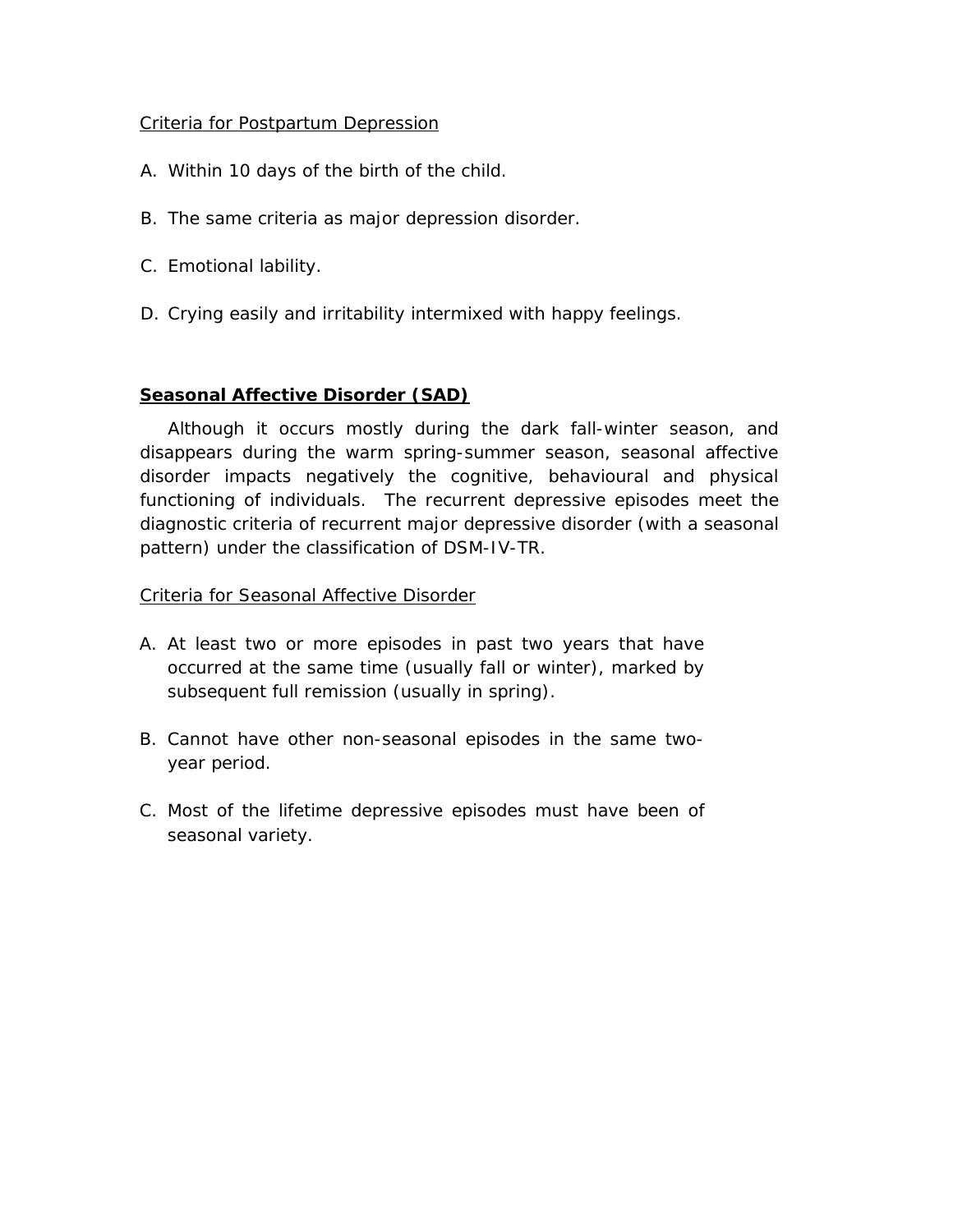## **What Causes Depression?**

The precise cause of depression is still a myth to the scientists of National Institute of Mental Health (NIMH) and Canadian Mental Health Association. Most researchers, however, believe that individuals may have a biological vulnerability, or predisposition to depression, and that prolonged exposure to psychosocial stress may trigger the condition.

Researchers have focused on identifying possible biological, psychosocial and socio-cultural risk factors that may contribute to the development of mood disorders. The following are some of the possible risk factors that researchers and clinicians have identified:

## **Biological Risk Factors**

- Genetic factors
- Neurochemical factors
- Abnormalities of the hormonal regulatory systems
- Disturbances in sleeping or other biological rhythms
- Existing health conditions, i.e., underactive thyroid, cancer, non-fatal stroke, non-fatal heart attack or chronicle pain, etc.
- Substance abuse, i.e. alcohol, steroids, drug use, etc.

## **Psychosocial Risk Factors**

- Stressful life events such as:
	- Divorce
	- Unemployment
	- Financial loss and/or prolonged financial difficulties
	- Relocation
	- Rupture of a romantic relationship
	- Failing an important test or work challenge
	- Burglary or theft
	- Loss of significant one to death or relocation, i.e. parent, grandparent, spouse, close friend, etc.
	- Illness of significant one
	- Social isolation (common in the elderly)
	- Experiencing a natural disaster, i.e. earth quake, tsunami, etc.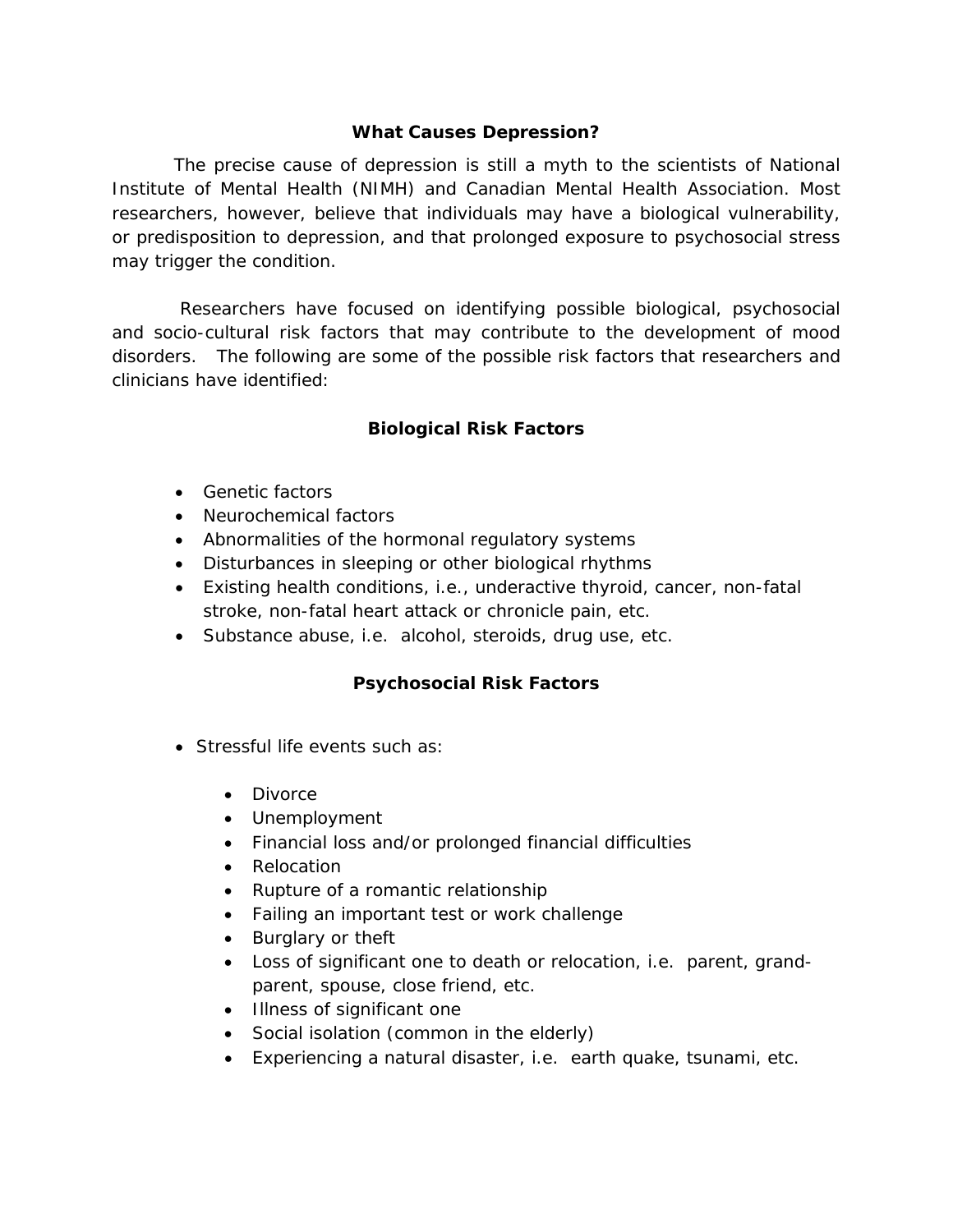- Risk factors that affect personality development
	- History of childhood abuse
	- Emotional and/or physical neglect in childhood
	- Sexual abuse, i.e. rape

## **Sociocultural and Interpersonal Risk Factors**

- Issues related to marriage and family life
- Lack of social support and social-skills deficits
- Difficulties in acculturation
- Cross-cultural differences

Postpartum depression might due to the challenges of becoming a new parent, adjustment to a new identity, and/or lack of social support. Biological contributing factors could include hormonal readjustment and disturbances in sleep and eating patterns. Seasonal affective disorder is most likely due to a lack of sunlight.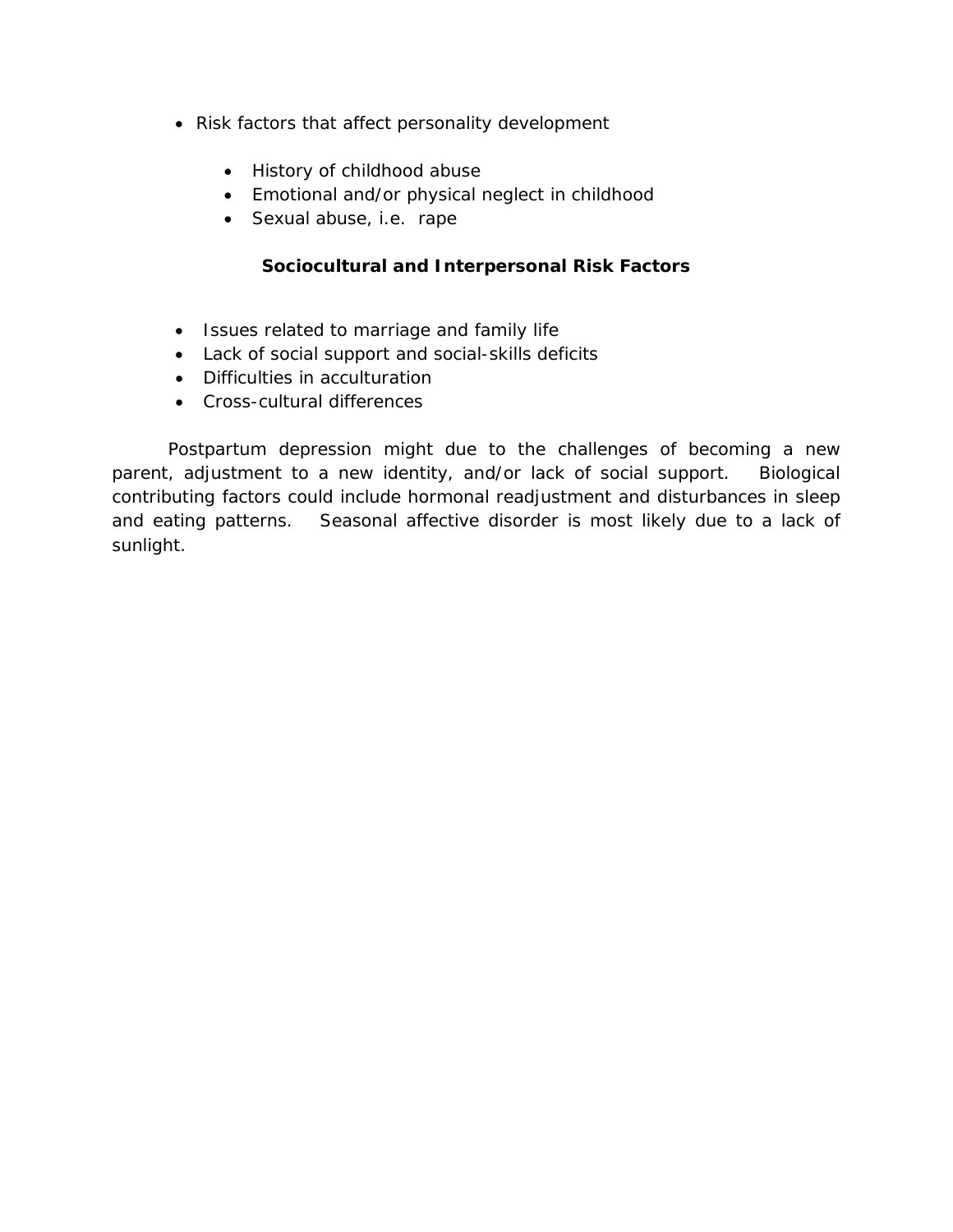#### **Is there help available?**

How could we help family members, friends, staff or colleagues suffering from a mood disorder? What could be done to prevent the occurrence and the recurrence of depression? What are the most effective treatments? These questions are frequently asked by patients, their families and friends. Individuals first need to speak to their family practitioner about their symptoms, if they suspect suffering from one of the disorders outlined above. Their medical doctor could then assess the best treatment option for their case. Many patients are also referred to a mental health professional (psychologist and/or psychiatrist) for more specialized treatment and interventions. The mental health professional will conduct an assessment for each case to facilitate diagnosis and develop a treatment plan (sometimes in conjunction with the family doctor). The good news is that depression could definitely be treated and there are several intervention options.

#### **Assessment**

Mental health professionals try to identify the cognitive, behavioral, emotional and somatic symptoms that patients present with. They will focus on current psychosocial stressors in the individual's life, and examine how these may be impacting negatively on the patient. They will also obtain information on current lifestyle and health issues including medical history, drug and alcohol use, current use of prescribed medications, as well as sleep and eating habits.

Furthermore, a detailed family and developmental history could be obtained to help identify longstanding issues that need to be addressed. This type of thorough assessment is conducted over several meetings with the mental health professional, and may consist of both interviews and the completion of standardized psychological tests.

#### **Diagnosis**

Clinical practitioners carefully examine all the data obtained from the assessment sessions and arrive at an informed diagnosis according to the DSM-IV-TR criteria. The diversity of symptoms, the overlap of characteristics and subtle nature of mood disorders render it challenging to arrive at a precise diagnosis. Patients should be encouraged to discuss their diagnosis with their clinician and to share their impressions/views with them.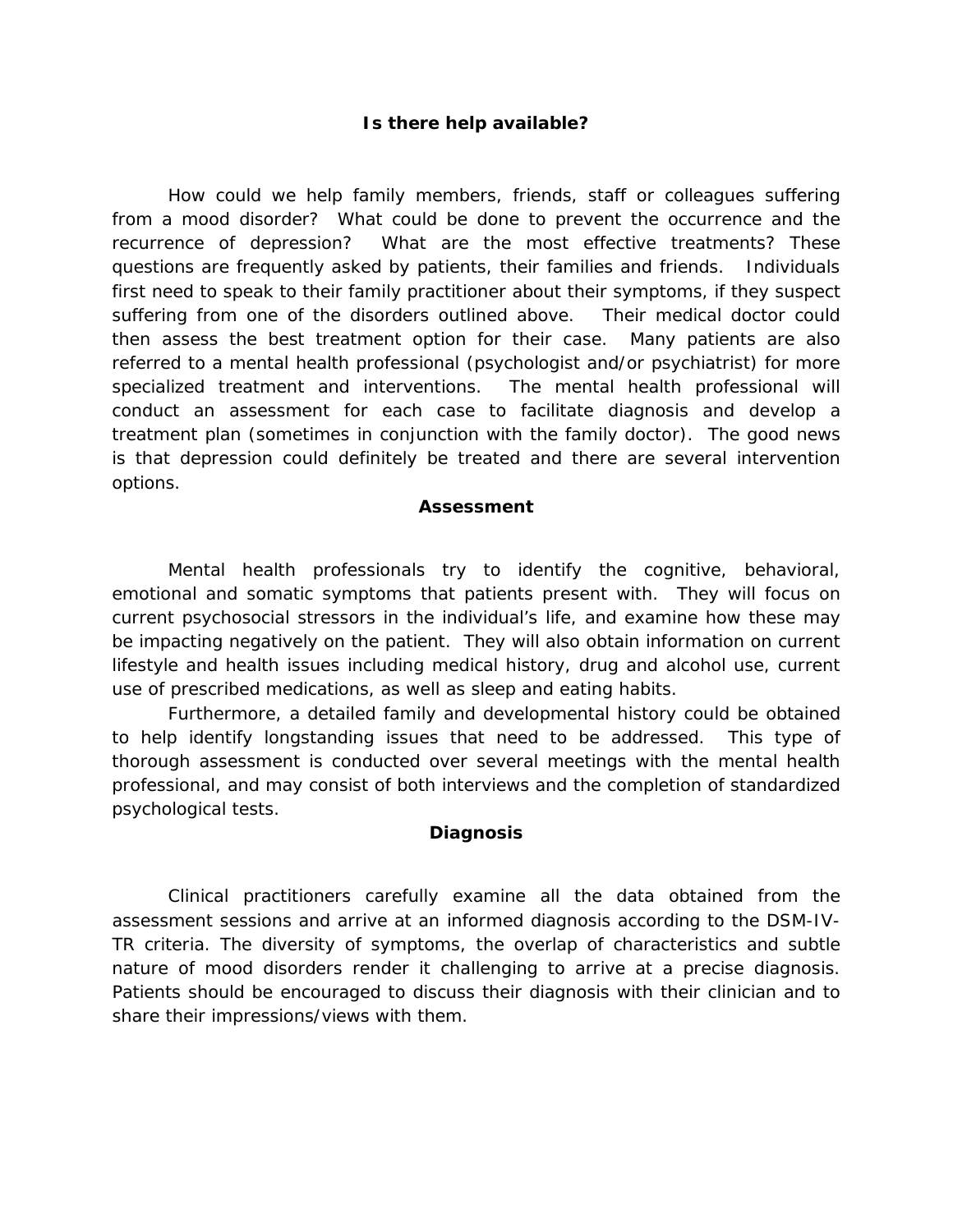#### **Treatment**

Most depression is treated with either psychotherapy, medication or both. Certain treatments or combinations of treatments are more effective than others against different types and severities of depression. Individuals with mild depression might need only one of these treatments, whereas individuals with more severe depression usually require a combination of treatments, or even referral to a psychiatrist. Patients with more severe depression and/or strong suicidal impulses may need to be hospitalized and monitored more closely until their condition is stabilized.

There is no quick fix for the treatment of mood disorders. Individuals may need to make several changes in their lives before they start to feel better. The choice of treatment could also be affected by the patient's feelings about each intervention. Therefore, it is imperative that patients and clinicians discuss the pros and cons of the various options and agree upon a treatment plan together. Regardless of the treatment option, one should experience some improvement of symptoms in about 6-8 weeks, although outcomes may vary greatly from one individual to another.

#### **Psychotherapy**

Patients meet with a therapist on a regular basis, (usually weekly) to identify and talk about the problems they confront in their daily lives. These could include difficulties at work, problems in significant relationships, strains in family life, and other stressors that individuals are currently facing. Most forms of psychotherapy help people acquire a better understanding of why they feel and think the way they do. They also try to promote the acquisition of new coping strategies for problems, including the depression.

 Research on psychotherapy suggests that is a highly effective treatment for many psychological disorders, including depression, and that the different approaches are equally effective. The most common approaches to the treatment of depression are cognitive, cognitive-behavioral, interpersonal and psychodynamic.

#### **I Cognitive and Cognitive-Behavior Therapy (CBT)**

Provides a more structured and systematic approach to therapy and posits that maladaptive, negative thoughts contribute to depression. These lead to the negative feelings associated with depression as well as the behavioral avoidance and passivity, which characterize the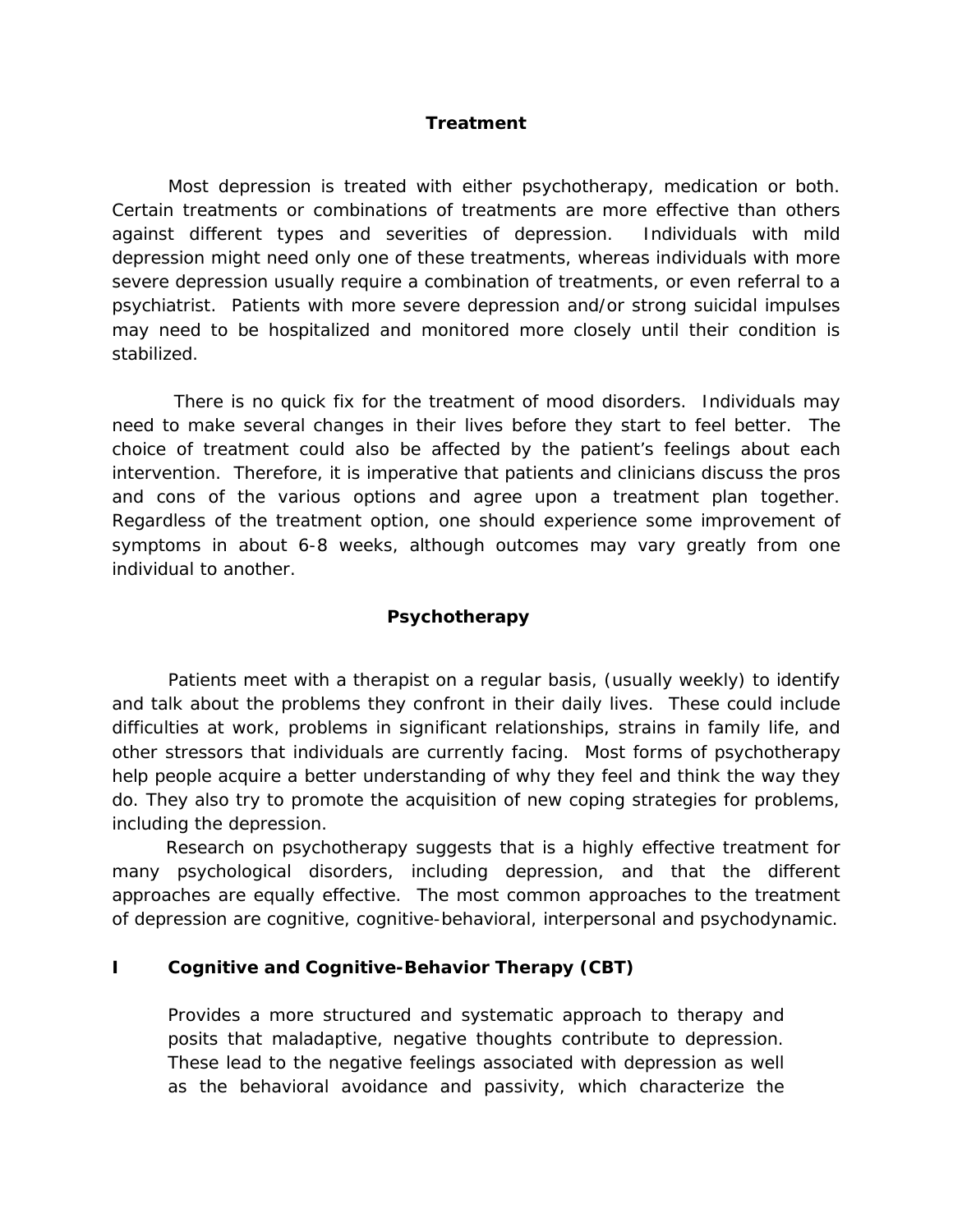syndrome. The therapy aims at getting patients to alter their thoughts, feelings and behaviours, to render them more in touch with reality, deal more productively with life issues, and optimize their mental health.

## **II Psychodynamic Psychotherapy**

Tries to identify and bring to consciousness the conflicts originating in childhood which can be impacting negatively in the present. Through the processes of increased insight, emotional catharsis, and the corrective emotional experience, patients are guided to resolve the longstanding conflicts and achieve healthier ego functioning. Usually psychodynamic psychotherapy is of longer duration than other approaches.

## **III Interpersonal Psychotherapy**

This approach focuses on the individual's current relationship issues and their impact on the person's life. The therapy aims to help the individual understand and change maladaptive interaction patterns in order to derive more security, comfort and enjoyment from existing relationships.

## **Other Treatments For Mood Disorders**

- Electroconvulsive therapy (ECT) is used for severe depression with suicidal thoughts or when other resources have been exhausted. It could also help treat depression with psychotic symptoms or depression with mania (bipolar disorder).
- Light therapy might relieve seasonal affective depression symptoms in the fall and winter time, but it may need to be combined with psychotherapy and/or medication to achieve more significant improvement.
- Support and/or psycho-educational groups where people with similar problems meet to share, support, exchange information and ideas can also be a useful adjunct to therapy. These are led either by professional counselors or, sometimes, patients themselves. Consult your clinical practitioner for information about such groups in your community.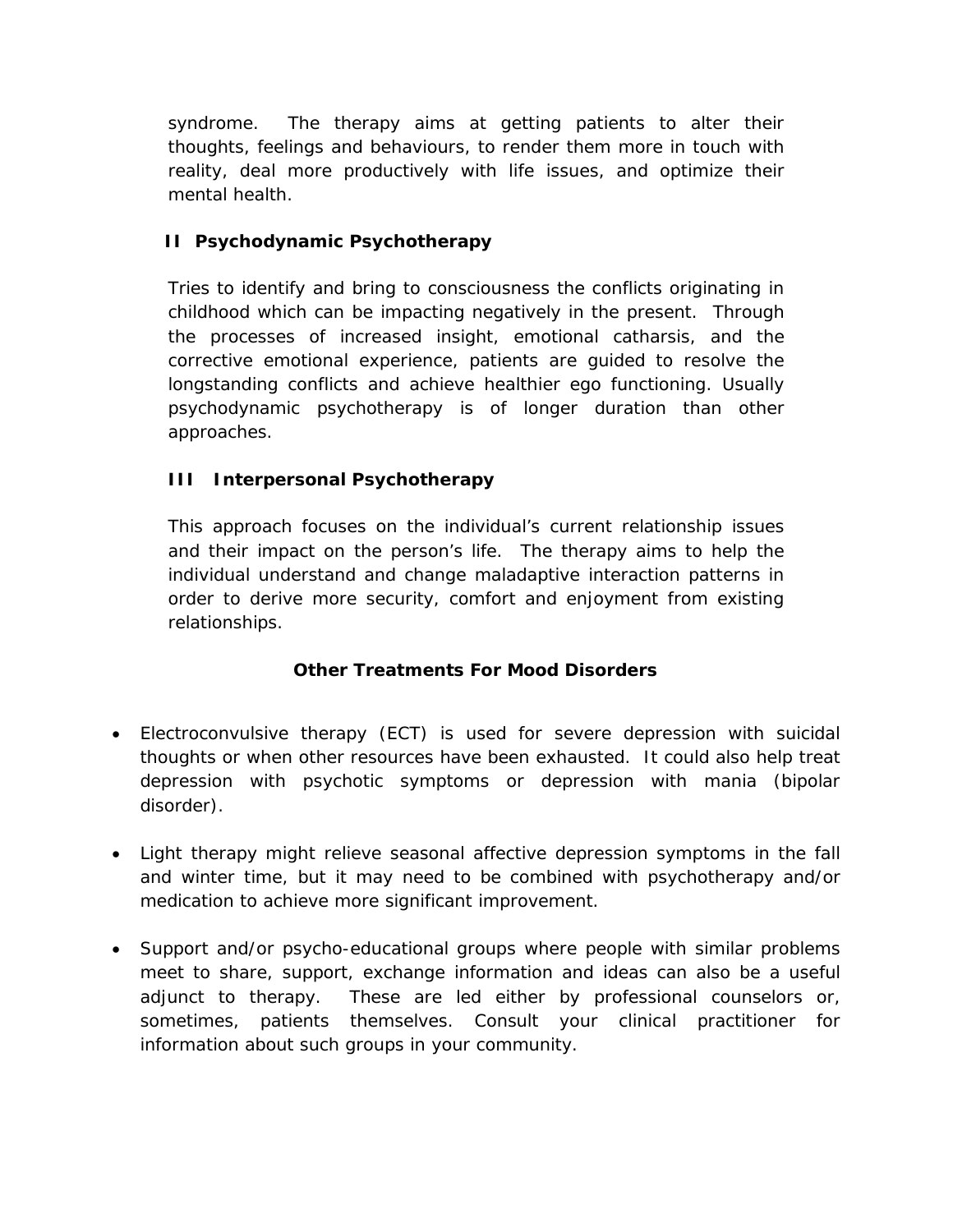• Bibliotherapy provides an opportunity for individuals to become more involved in their own treatment through the use of psycho-educational or self-help books. A reading list of highly recommended self-help materials and resources is provided at the end of the next section.

## **Medication**

Anti-depressant medications are widely used in treatment of mood disorders. Some drugs might work better with some individuals than others. Patients may need to try a few drugs at different dosages, or even a combination of drugs, before arriving at the most effective treatment. There appear to exist a lot unrealistic expectations and misconceptions about anti-depressant medications. They are not "happy pills", and they will not miraculously fix one's problem. Antidepressant do, however, stabilize the depression, reverse some symptoms, and can thus render patients more functional. In this state, people are more able to address their life's difficulties (through psychotherapy or other interventions) and resolve the issues that triggered the depression. Listed below are some of the more common antidepressants used today.

- Selective serotonin re-uptake inhibitors (SSRIs) increase the levels of available serotonin, a naturally occurring neurotransmitter, in the central nervous system. Some example of SSRIs include:
	- Fluoxetine (Prozac)
	- Sertraline (Zoloft)
	- Paroxetine (Paxil)
	- Fluvoxamine (Luvox)
- Citalopram (Celexa)
- Escitalopram (Lexapro).
- Serotonin and norepinephrine reuptake inhibitors (SNRIs)
	- Desvenlafaxine (Pristiq)
	- Venlafaxine (Effexor)
	- Duloxetine (Cymbalta).

Additional medications (anti-psychotics) could be prescribed if the patient also presents with delusions or hallucinations.

Other drugs used to treat depression include:

- Tricyclic anti-depressants
- Bupropion (Wellbutrin)
- Monoamine oxidase inhibitors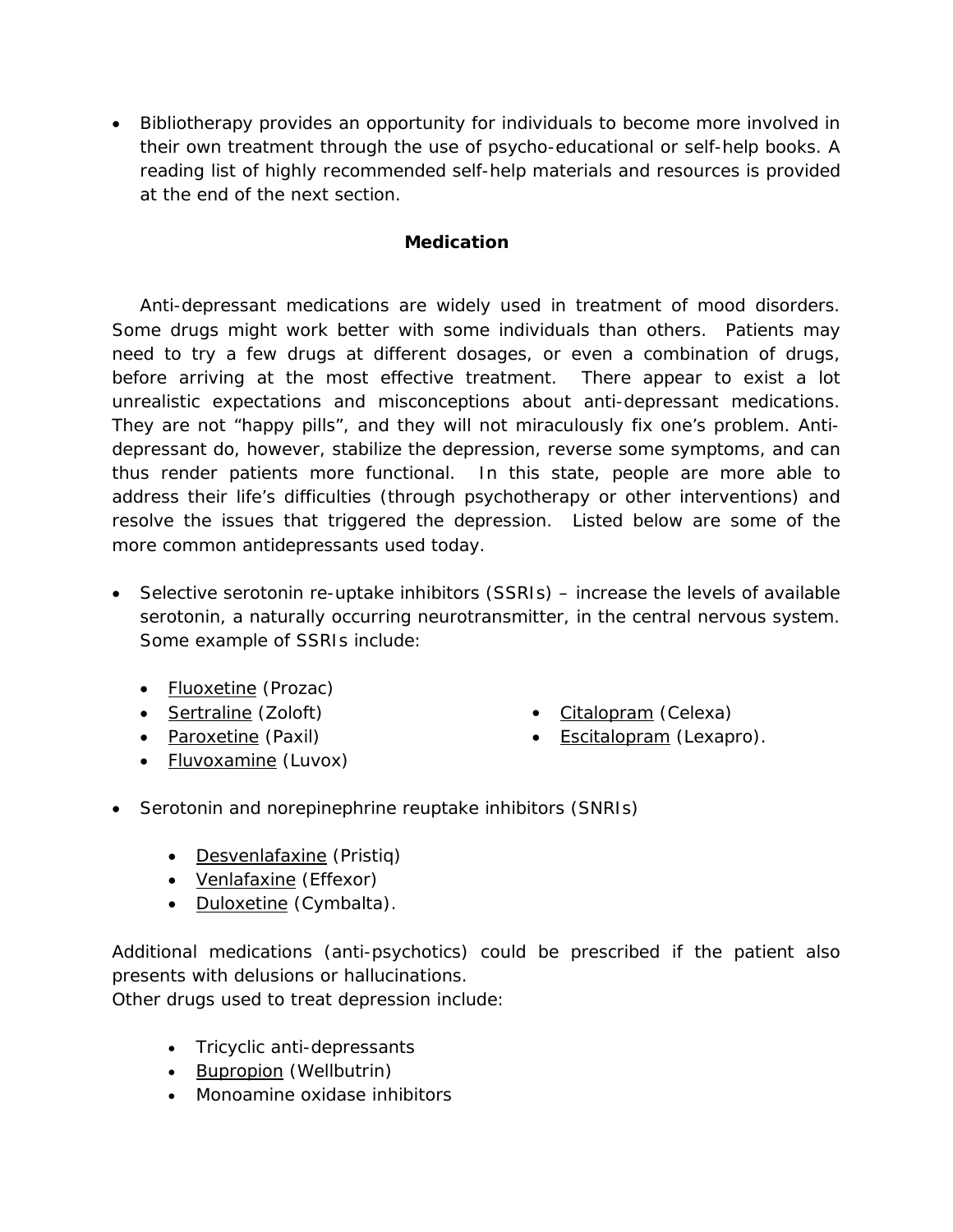## **What are Common Side-Effects of Anti-Depressants?**

All pharmaceutical drugs have side-effects. Not everyone experiences them and individuals do not all experience the same ones. Some drugs cause fewer sideeffects than others and most people experience side-effects early in the treatment. Some of the negative effects subside over time. Your clinical practitioner will usually recommend continuing your treatment, if the benefits far outweigh the negative effects. The most common side-effects include:

- dry mouth
- gastrointesinal changes
- bladder problems
- sexual problems
- dizziness
- blurred vision
- headaches
- nausea
- nervousness
- insomnia
- weight changes

Patients should report side-effects to their doctors. Physicians often adjust the dosage or change the medication if the side-effects are persistent and distressing. Finding the right medication at the suitable, effective dosage often requires a trial-and-error approach and takes time. It is important that the patient and the practitioner work together to achieve this goal.

#### **Cautionary Notes About Medication**

Individuals often take other medications which could interact negatively with their antidepressants. Even herbal supplements that sell over the counter (e.g. St. John's wort), could interact negatively with the anti-depressants and oral contraceptives. Please consult the pharmacist or your clinical practitioner prior to consuming any herbal remedy.

Other prescribed medications, such as oral contraceptives, could also cause or worsen depression. Patients should not stop taking the prescribed medications prior to consulting their clinical practitioner.

Women who are taking anti-depressants and subsequently become pregnant, or who are considering becoming pregnancy, should not stop taking the prescribed medication prior to consulting their medical specialist.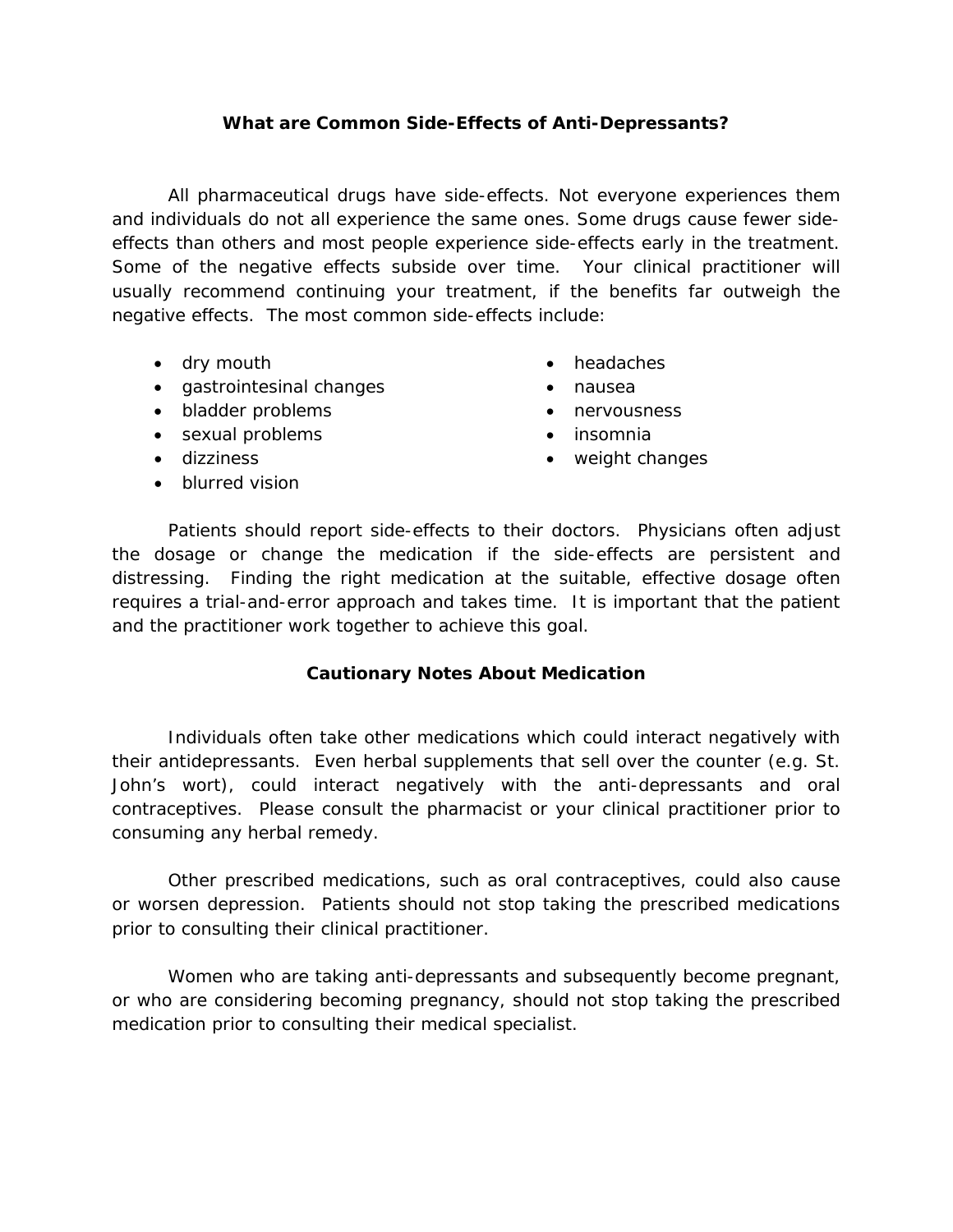People taking antidepressants should not consume alcohol or use illegal drugs. These substances can make depression worse and might lead to increased thoughts of suicide.

#### WARNING

Individuals with mood disorders are more likely to engage in substance abuse. This could further complicate the mood disorder syndrome and increase the risk of health problem(s) such as proneness to suicide.

Children, adolescents, and young adults must be monitored closely for possible suicidal behaviors, especially during the first few months of taking antidepressant, as there is a documented increased risk of suicide in this population.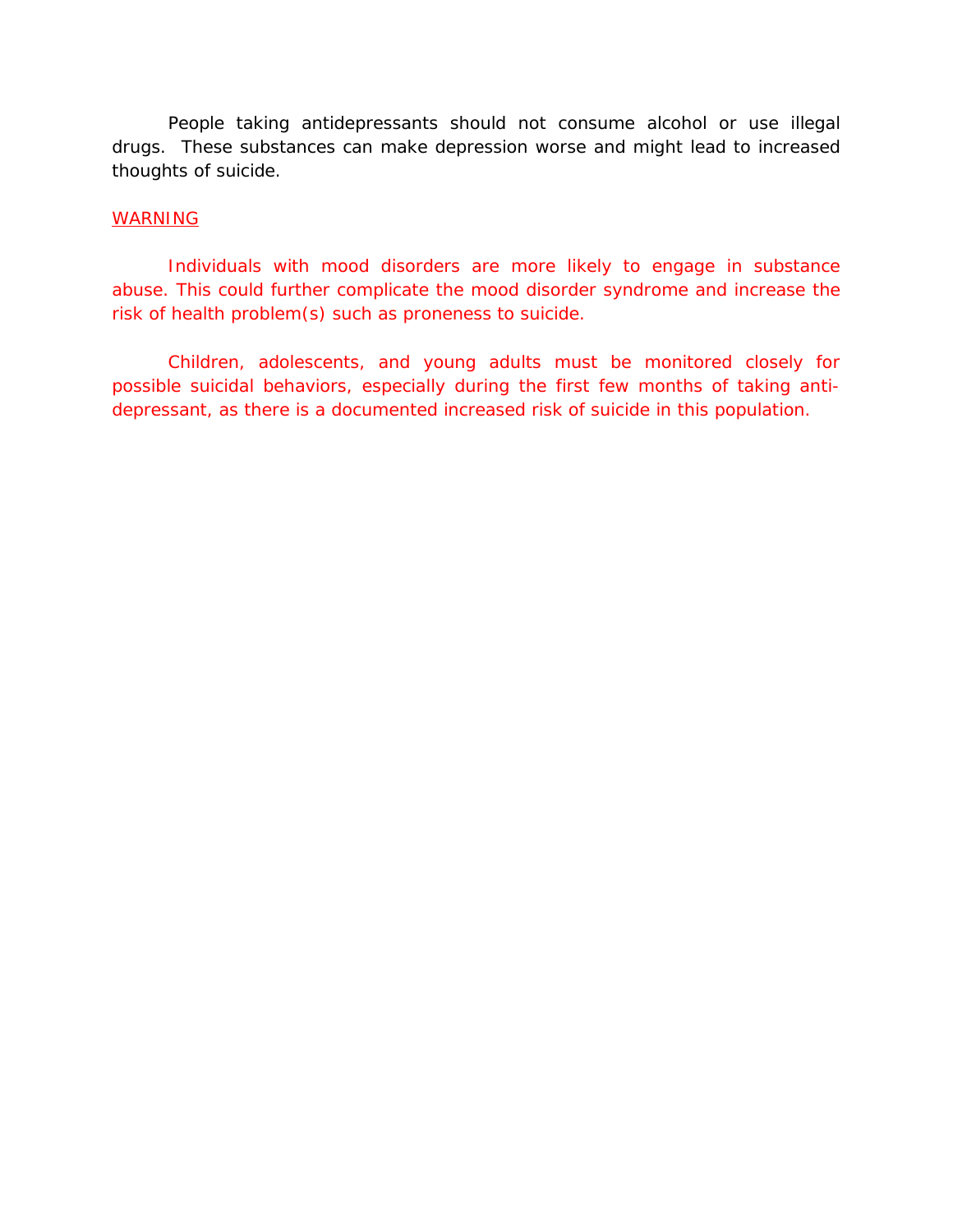## **Treatment: Medication or Psychotherapy?**

Patients and their families often agonize over the various treatment options. What is the best treatment or combination of interventions? There is no treatment that is best for all patients. That is why individuals need to discuss the possible treatment options for their depression with their family doctor and mental health practitioner(s).

The research findings from several outcome studies on the effectiveness of various treatments for depression have led to the following recommendations:

- Antidepressant medication is not usually recommended for the initial treatment of mild depression, because the risk-benefit ratio is poor.
- Psychotherapy is the treatment of choice for mild-to-moderate depression, especially if it is the first episode.
- Antidepressants and psychotherapy should be combined for patients presenting with severe depression as the dual approach is more time and cost-effective than either alone.
- Patients should continue with their medication for  $9 12$  months and should be gradually weaned off under the supervision of their doctor.
- Patients who have had two or more depressive episodes in the recent past with significant functional impairment are encouraged to continue medication for at least two years.
- The above recommendation also applies to patients whose depression is treatment resistant.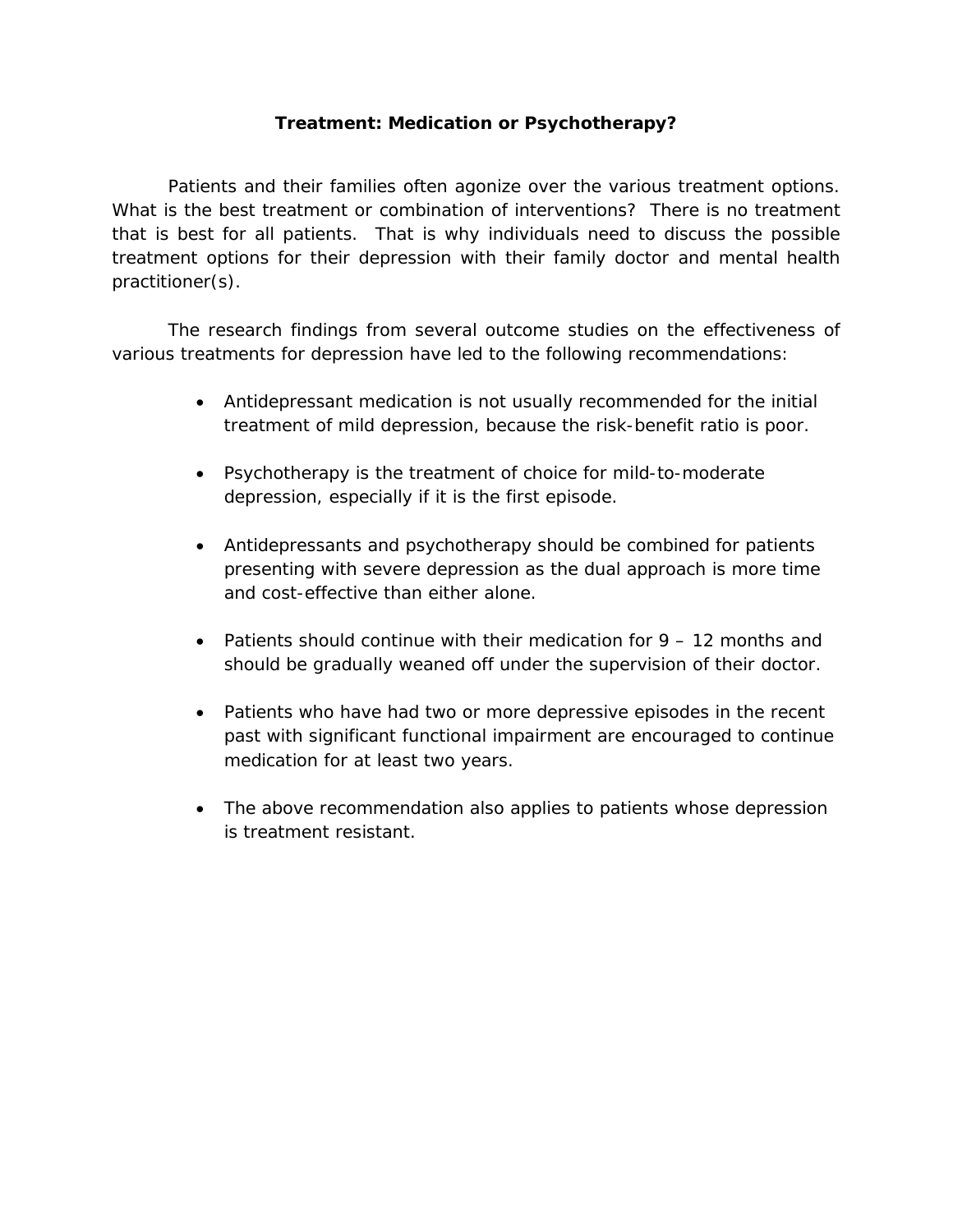## **Taking Care of Your Mental Health**

A healthy lifestyle coupled with good habits could help prevent some mood disorders and/or reduce the chances of recurrence. For moderate to severe mood disorders, the most effective treatment plan would be a combination of psychotherapy, lifestyle changes, and medication. The following recommendations can help promote good mental health:

- If you are already experiencing several symptoms of depression for two weeks or longer, contact a medical professional or a clinical practitioner immediately before your symptoms get worse.
- Learn to recognize the signs that may indicate that your depression is getting worse.
- Increase your physical activity and exercise regularly.
- Maintain good sleeping habits.
- Maintain a healthy and nutritious diet.
- Add omega-3 fatty acids to your diet (Could be done through overthe-counter supplements or increased consumption of fish such as tuna, salmon, or mackerel).
- Avoid alcohol, marijuana and other recreational drugs.
- Seek out activities for fun and pleasure.
- Volunteer or get involved in group activities.
- Share feelings and thoughts with someone you trust and respect.
- Surround yourself with caring, supportive and positive people.
- Spend time with family and friends.
- If you are religious or spiritual, talk to a clergy member or spiritual advisor.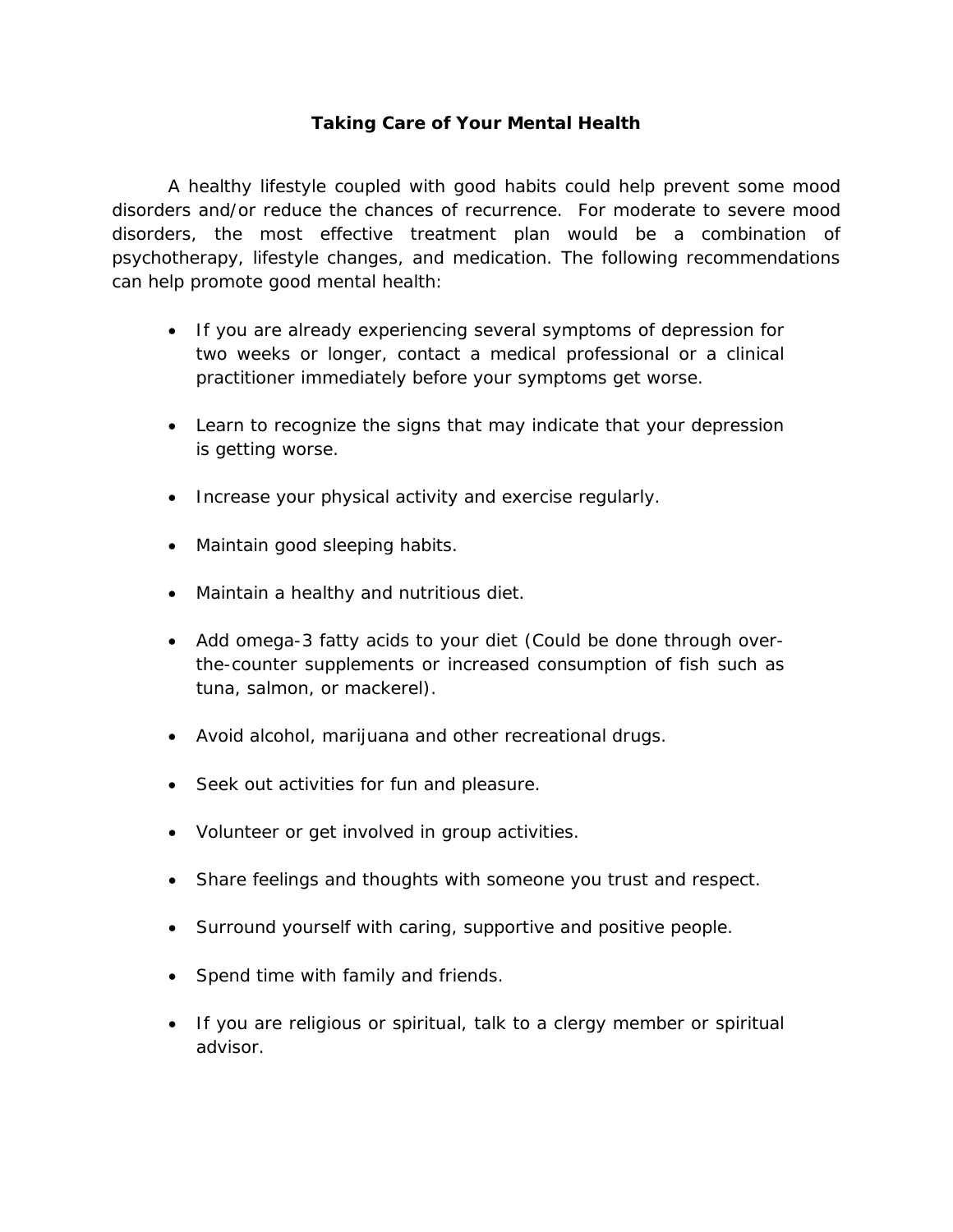- Consider relaxation activities, i.e. strolling, meditation, yoga, tai chi, progressive-muscle relaxation, breathing exercises, etc.
- In the gloomy fall or winter months, you may want to try light therapy i.e. Philips Light Therapy, that is like sunlight.

Call If....

When you have thoughts of suicide or harming yourself or others, please call immediately the following numbers:

- 911
- A suicide hotline **1-866-277-3553**
- Present yourself at the emergency of the nearest hospital
- Call your doctor right away if:
	- you hear voices or see things that are not actually present.
	- you have frequent crying spells for little or no reason.
	- You have three or more symptoms of depression.
	- depression is negatively impacting you ability to function at work, school, or family life for longer than 2 weeks.
	- current medications are not working or causing adverse side effects. Never change or stop any medications without first talking to your clinical practitioner.
	- you feel that one of the current medications is making you more depressed - DO NOT change or stop taking any medications without first talking to your doctor.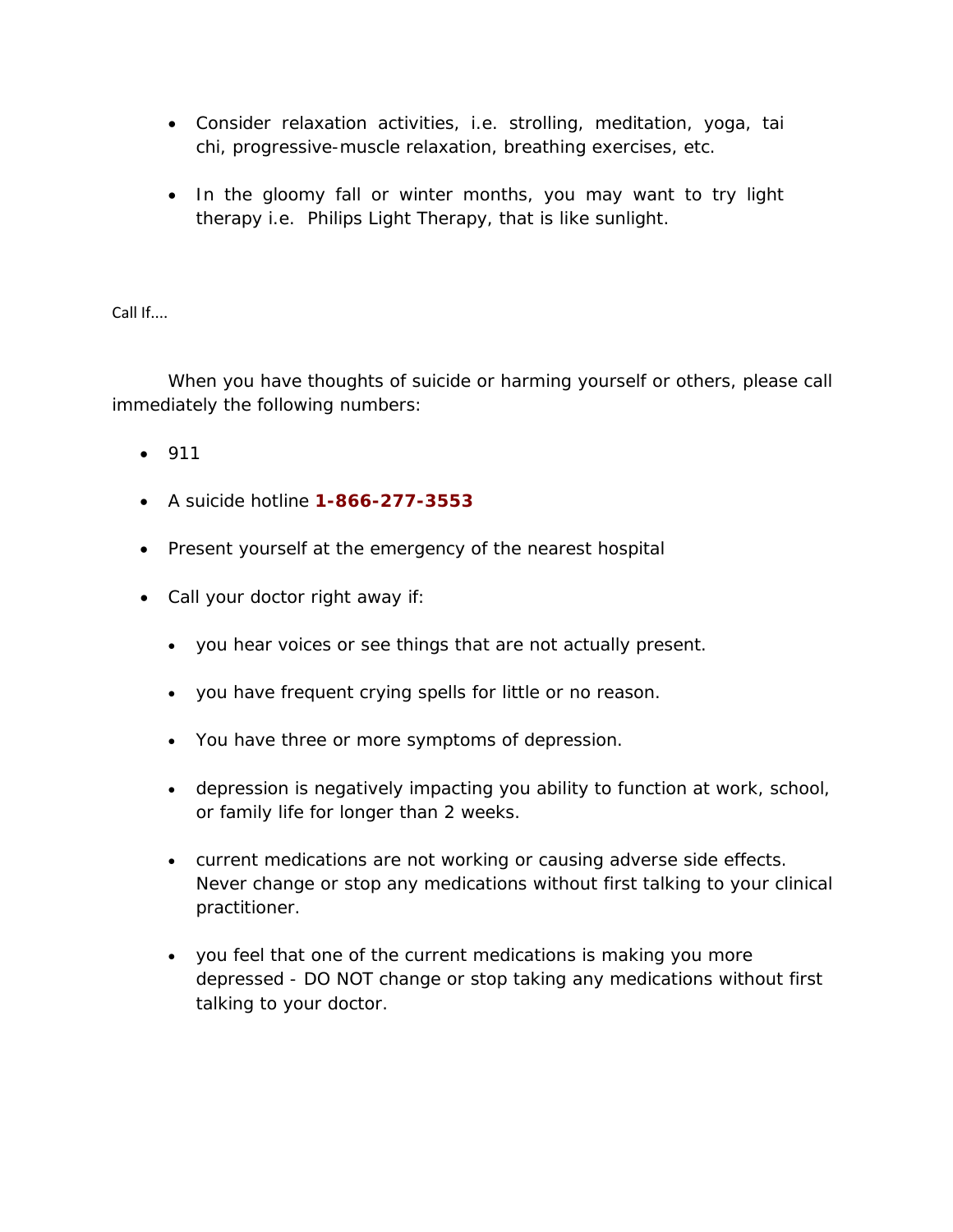## **Recommended Reading**

The Feeling Good Handbook

– Burn D.D. New York: Plume Books; 1999. Overcoming Depression: A Self-Help Guide Using Cognitive Behavioural Techniques – Gilber P. London: Robinson Publishing; 1997.

Mind Over Mood: A Cognitive Therapy Treatment Manual for Clients

– Greenberger D, Padesky C. A. New York: Guilford Press; 1995.

Learning Optimism

– Seligman M. New York: Simon and Schuster; 1992.

Authentic Happiness

– Seligman M. Boston: Nicholas Brealey Publishing; 2003.

\*\*\*\*\*\*\*\*\*\*\*\*\*\*\*\*\*\*\*\*\*\*\*\*\*\*\*\*\*\*\*\*\*\*\*\*\*\*\*\*\*\*\*\*\*\*\*\*\*\*\*\*\*\*\*\*\*\*\*\*\*\*\*\*\*

#### **Helpful Resources**

The organizations and websites below offer information and support to people with mood disorders.

Canadian Mental Health Association, National Phenix Professional Building, Suite 303 595 Montreal Road Ottawa, ON K1K 4L2 Telephone: 613-745 5522 Website: www.cmha.ca

Mood Disorders Society of Canada www.mooddisorderscanada.ca

Revivre – Quebec Anxiety, Depressive and Bipolar Disorder Support Association 5140, St-Hubert Street Montreal, QC H2J 2Y3 Telephone: 514-738 4873 (in Montreal); 1-866-738 4873 Website: www.revivre.org

Depression Education and Prevention Program Department of Psychology P2.150 Royal Victoria Hospital McGill University Health Centre Telephone : 514-934-1934 ext. 34284 Website: www.psych.mcgill.ca/labs/rvh/topics.html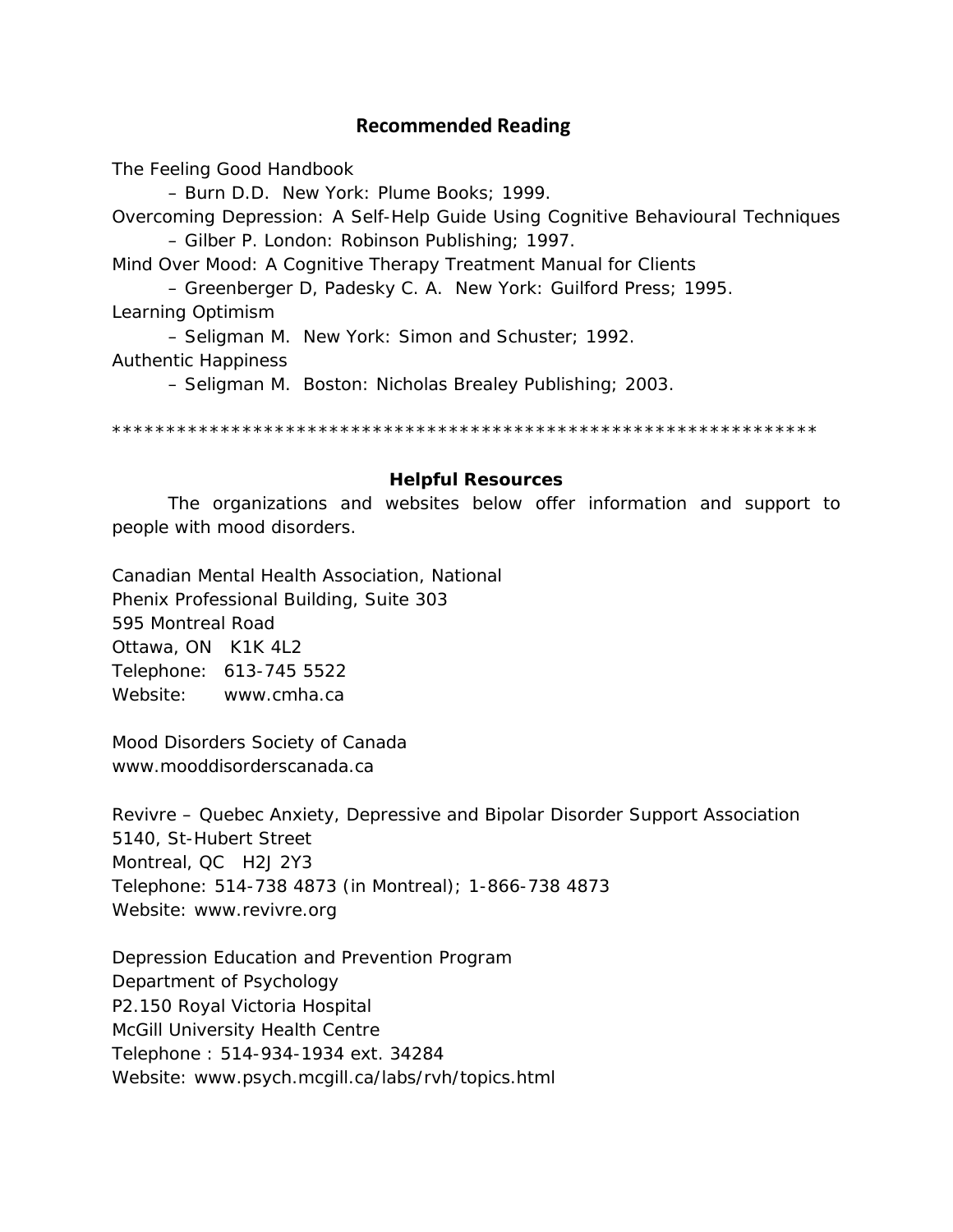#### **References**

American Psychiatric Association. (2000). *Diagnostic and Statistical Manual of Mental Disorders (4th ed.): Text Revision.* Washington, DC: Author.

American Psychiatric Association (2007). *Practice guidelines for the treatment of patients with major depressive disorder* (2nd ed). Washington, DC: Author.

Carson, R. C. (1982). Self-fulfilling prophecy, maladaptive behaviour, and psychotherapy. In J. C. Anchin & D. J. Kiesler (Eds.), *Handbook of interpersonal psychotherapy* (pp. 64-77). New York: Pergamon.

Curtis, R. C. & Hirsch, I. (2003). Relational approaches to psychoanalytic psychotherapy. In A. S. Gurman & S. B. Messer (Eds.), *Essential psychotherapies* (2nd ed., pp. 69-106). New York: Guildford Press.

Friedman, E. & Anderson, I. (2011). *Handbook of Depression*. London, UK: Springer Healthcare Ltd.

Fava, M. & Cassano, P. (2008). Mood disorders: Major depressive disorder and dysthymic disorder. In T. A. Stern, J. F. Rosenbaum, M. Fava, J. Biederman, S. L. Rauch (Eds), *Massachusetts General Hospital Comprehensive Clinical Psychiatry* (1st ed.). Philadelphia: Elsevier.

Johnson, S. L. Cuellor, A. K. & Miller, C. (2009). Bipolar and unipolar depression: A comparison of clinical phenomenology, biological vulnerability, and psychosocial predictors. In I. H. Gotlib & C. L. Hammen (Eds), *Handbook of Depression* (2nd ed., pp. 142-162). New York/London: The Guilford Press.

Harkness, K. L., Frank, E., Anderson, B., Houck, P. R., Luther, J., & Kupfer, D. J. (2002). Does interpersonal psychtherapy protect women from depression in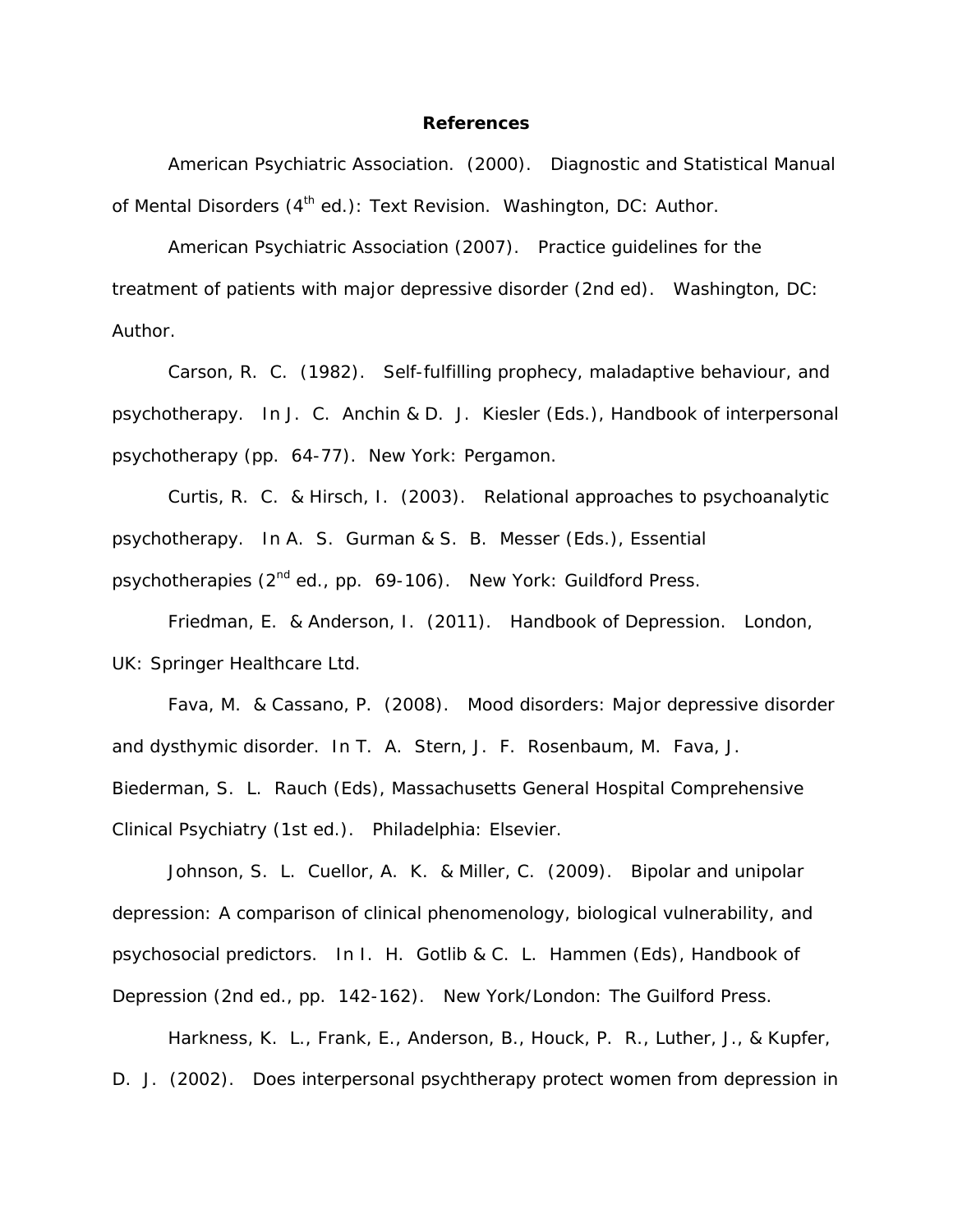the face of stressful life events? *Journal of Consulting and Clinical Psychology, 70,*  908-915.

Hollon, S. D. & Beck, A. T. (2004). Cognitive and cognitive behavioral therapies. In M. J. Lamber (Ed.), *Bergin and Garfields's handbook of psychotherapy and behavior change.* (pp. 447-466). New Yorik: Wiley.

Hollon, S. D. & Beck, A. T. (1994). Cognitive and cognitive behavioral therapies. In A. J. Bergin and S. L. Garfields (Eds.)*, handbook of psychotherapy and behavior change.* (4th ed., pp. 447-466). New Yorik: Wiley.

Hollon, S. D., Evans, M., & DeRubeis, R. (1990). Cognitive mediation of relapse prevention following treatment for depression: Implications of differential risk. In R. Ingram (Ed.), *Psychological aspects of depression.* New York: Plenum.

Hollon S. D., Thse, M. E., & Markowitz, J. C. (2002b). Treatment and prevention of depression. *Psychological Science in the Public Interest, 3*(2, Supplement), 39-77.

Keller, M. B., McCullough, J. P., Klein, D. N., Arnow, B., Dunner, D. L., Gelenberg, A. J., et al. (2000). A comparison of nefazodone, the cognitive behavioral-analysis system of psychotherapy, and their combination for the treatment of chronic depression. *The New England Journal of Medicine, 342,* 1462- 1470.

Kessler, R. C. & Wong, P S. (2009). Epidemiology of depression. In I. H. Gotlib & C. L. Hammen (Eds), *Handbook of Depression* (2nd ed.)(pp. 5-22). New York/London: The Guilford Press.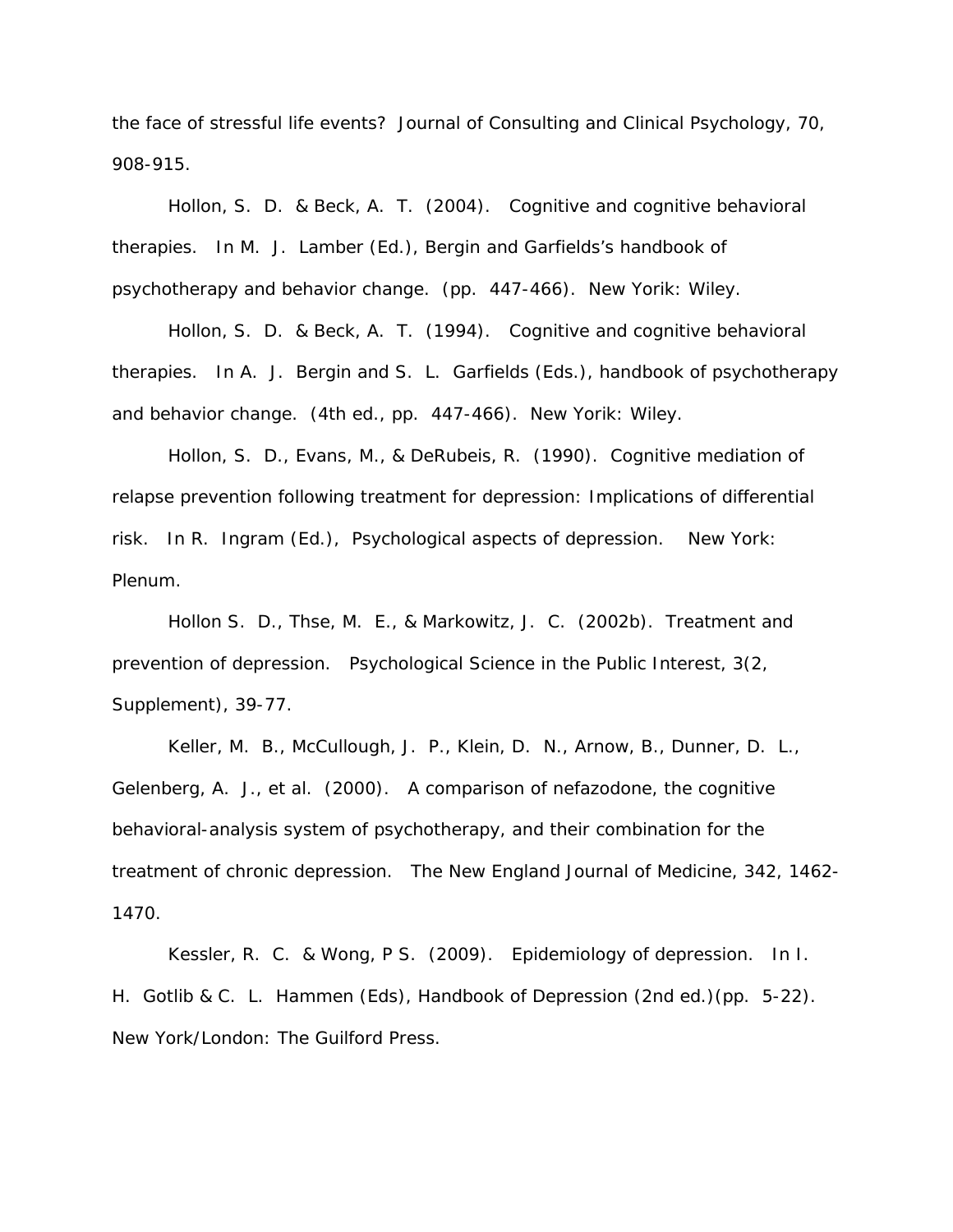Klein, D. N., Durbin, C. E. & Shankman, S. A. (2009). Personality and mood disorders. In I. H. Gotlib & C. L. Hammen (Eds), *Handbook of Depression* (2nd ed.)(pp. 93-112). New York/London: The Guilford Press.

Klein, D. N., Shankman, S. A. & Rose, S. (2008). Dysthymic disorder and double depression: Prediction of 10-year course trajectories and outcomes.

*Journal of Psychiatric Research, 42* (5), 408-415.

Klerman, G. L., Weissman, M. M., Rounsaville, B. J., & Chevron, E. S.

(1984). *Interpersonal psychotherapy of depression.* New York: Basic Books.

Kohut, H., & Wolff, E. (1978). The disorders of the self and their treatment: An outline. *International Journal of Psychoanalysis, 59*, 413-426.

Little, A. (2009). Treatment-resistant depression. *Am Fam Physician*, *80*, 167-172.

Patten, S. B., Wang, J. L., Williams, J. V. A., Currie, S., Beck, C. A.,

Maxwell, C. J., et al. (2006). Descriptive epidemiology of major depression in Canada. *Canadian Journal of Psychiatry, 51*, 84-90.

Sullivan, H. S. (1953). *The interpersonal theory of psychiatry.* New York: W. W. Norton.

Wachtel, P. I. (1993). *Therapeutic communication: Principles and effective practise.* New York: Guildford Press.